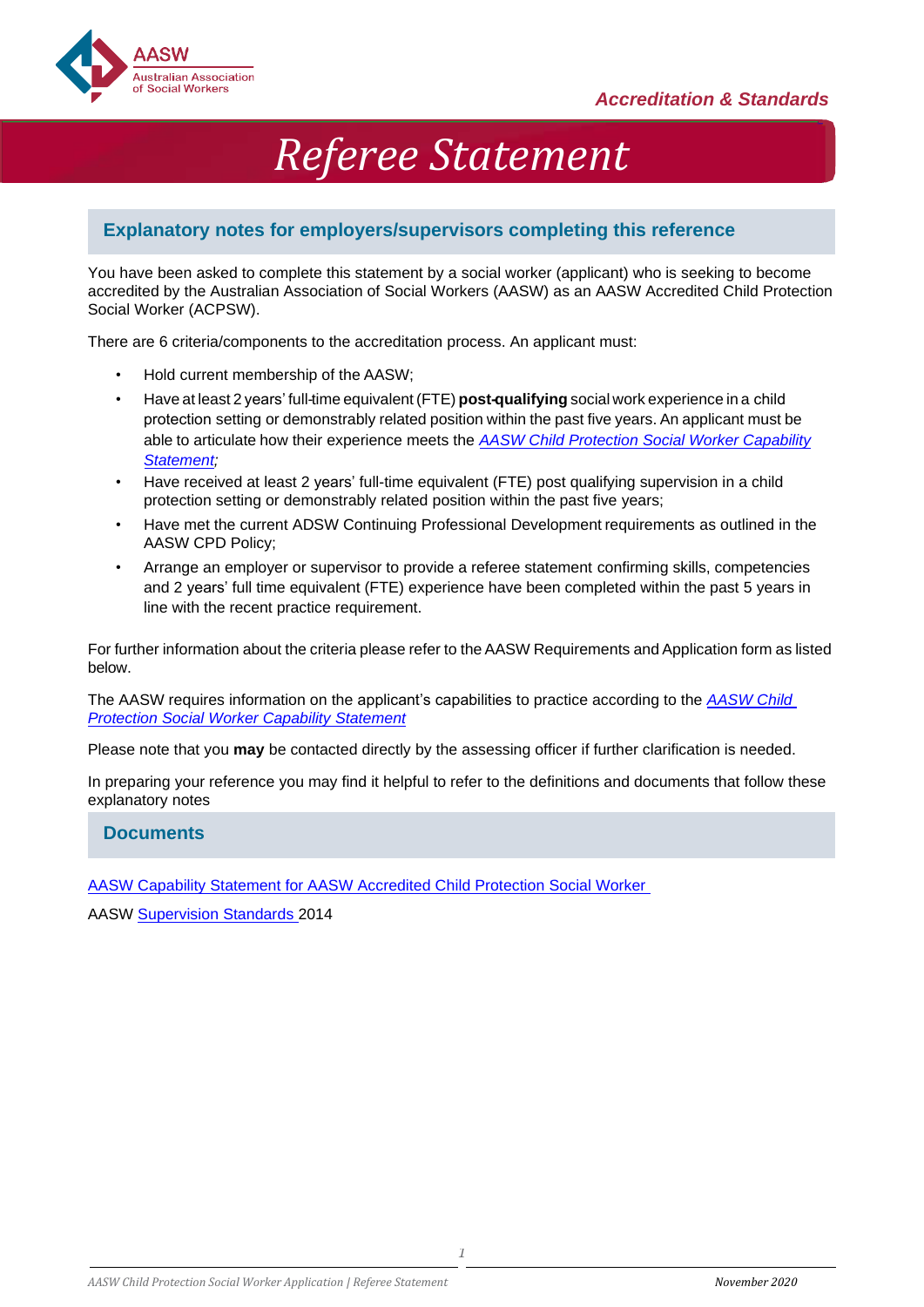#### **Section 1: Referee Statement**

This is to be completed by an employer/supervisor - past or present.

|                                | Please note: you must 'Save As' before completing the document. |
|--------------------------------|-----------------------------------------------------------------|
| Applicant's name:              |                                                                 |
| <b>Your personal details:</b>  |                                                                 |
| Preferred title:<br>Full name: | Mr<br>Ms<br>Mr<br>Dr<br>Miss<br>Other                           |
| Position/job title:            |                                                                 |
| Organisation:                  |                                                                 |
| Address for correspondence:    |                                                                 |
| Town/Suburb:                   |                                                                 |
| State:                         | postcode:                                                       |
| Work phone:                    | Email:                                                          |
| (include area codes)           |                                                                 |

# **Relationship with applicant:**

Please describe your relationship with the applicant and the nature of your role as employer/supervisor. Please include relevant dates and details of the practice setting in which you work (or worked) with the applicant. If you require more space, please feel free to attach a separate typed and signed page.

If possible, please provide comments regarding the applicant's employment equivalence within the last 5 years, (for example 'the applicant currently is employed 0.8 FTE however, from Jan 2016 – Feb 2019 was employed full time').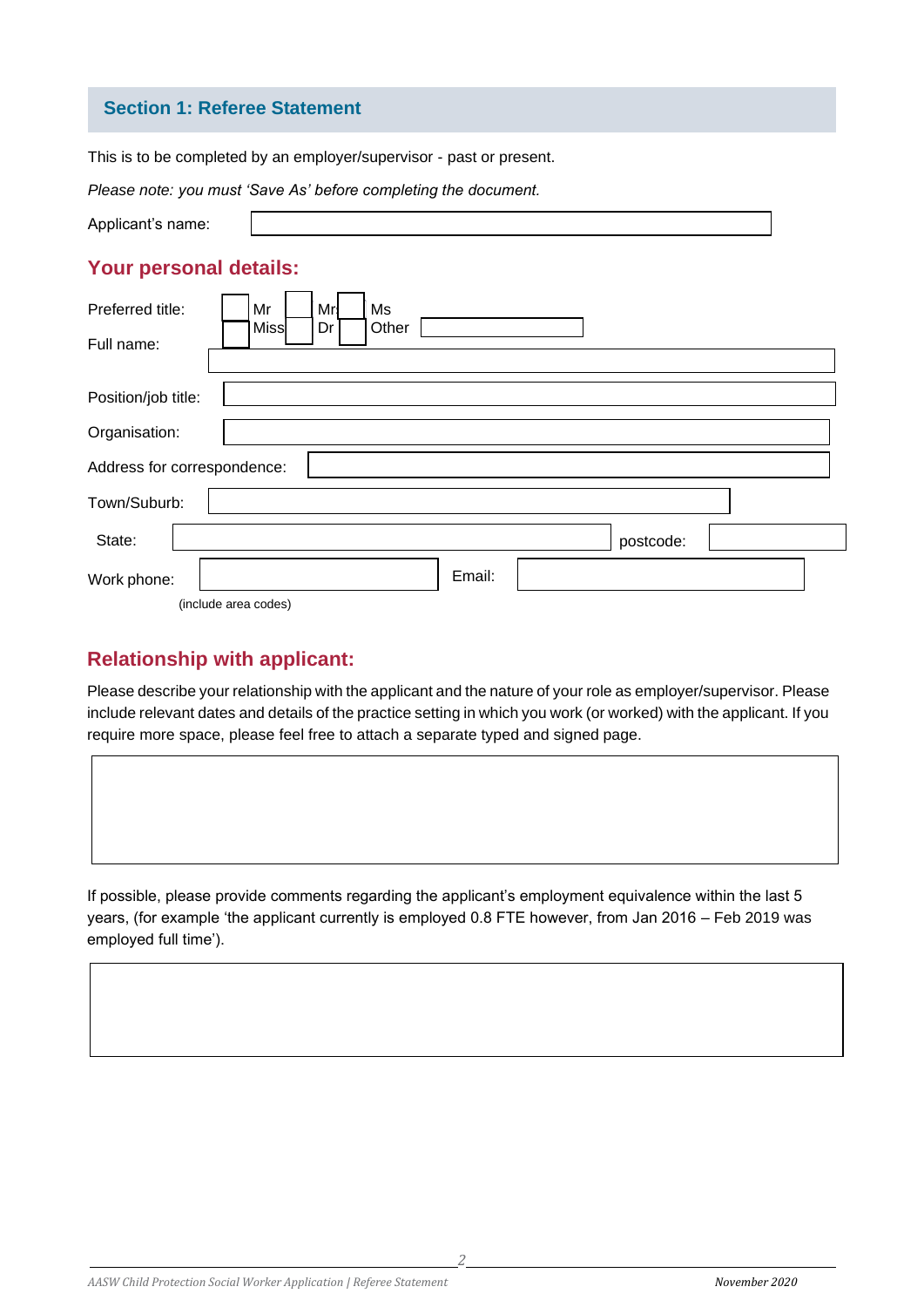## **Experience:**

Please state your experience in the child protection field and your supervision experience.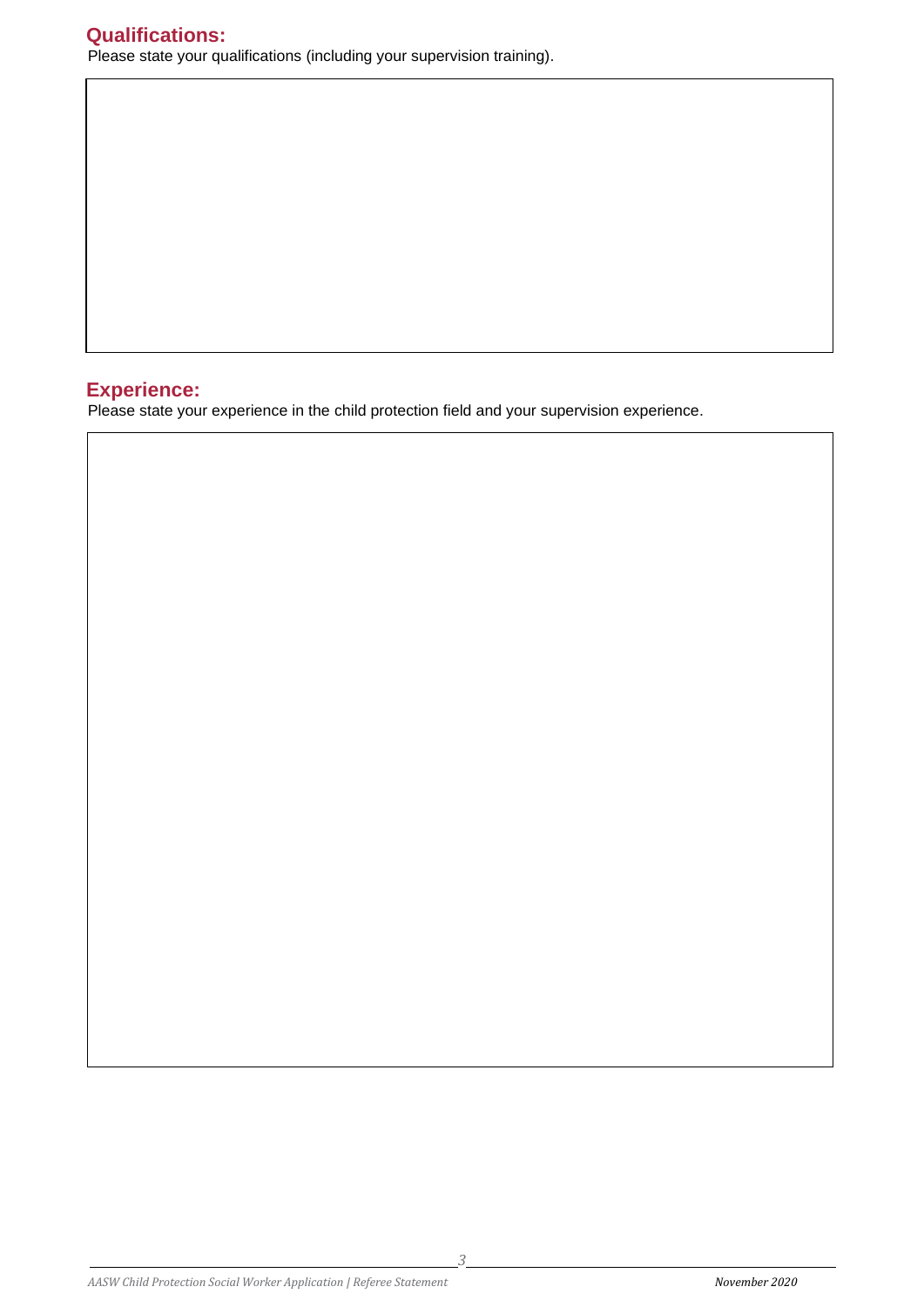#### **Section 2: AASW Accredited Child Protection Social Worker – Referee Statement**

The *Capability Statement [for AASW Accredited Child Protection](https://www.aasw.asn.au/document/item/12967) Social Workers* is used by applicants applying for accreditation to demonstrate their knowledge, skills and experience in the child protection field. We structured this referee statement using this Framework as a foundation, please refer to this as you complete this referee statement.

Please tick the appropriate box against each of the capabilities listed to indicate that, in your view, the applicant meets or does not meet this capability. There is additional space for comments if required.

|                | <b>Capability 1:</b><br><b>Engagement</b>                                                                                                                                                                                     | <b>Competent</b> | <b>Requires</b><br><b>Development</b> | <b>Have not</b><br>observed / not<br>relevant |
|----------------|-------------------------------------------------------------------------------------------------------------------------------------------------------------------------------------------------------------------------------|------------------|---------------------------------------|-----------------------------------------------|
| 1a             | Demonstrated understanding of effective<br>engagement practices with children, their<br>families, communities, other professionals and<br>key stakeholders to increase child safety and<br>well-being                         |                  |                                       |                                               |
| 1 <sub>b</sub> | Demonstrated ability and practices to build<br>productive effective and ethical relationships<br>in the context of working with vulnerable<br>children and families, communities, other<br>professionals and key stakeholders |                  |                                       |                                               |

Further comments:

| <b>practice</b> | Capability 2: Application of theory and research to inform Competent                                                                                                                                               | <b>Requires</b><br><b>Development</b> | <b>Have not</b><br>observed / not<br>relevant |
|-----------------|--------------------------------------------------------------------------------------------------------------------------------------------------------------------------------------------------------------------|---------------------------------------|-----------------------------------------------|
| 2a              | Demonstrated understanding and application<br>of the theories and frameworks applied in the<br>child protection context                                                                                            |                                       |                                               |
| 2a              | Ability to conduct effective holistic<br>assessment of children and families,<br>applying a range of theories and approaches,<br>including ability to identify next steps to best<br>support children and families |                                       |                                               |

Further comments:

*4*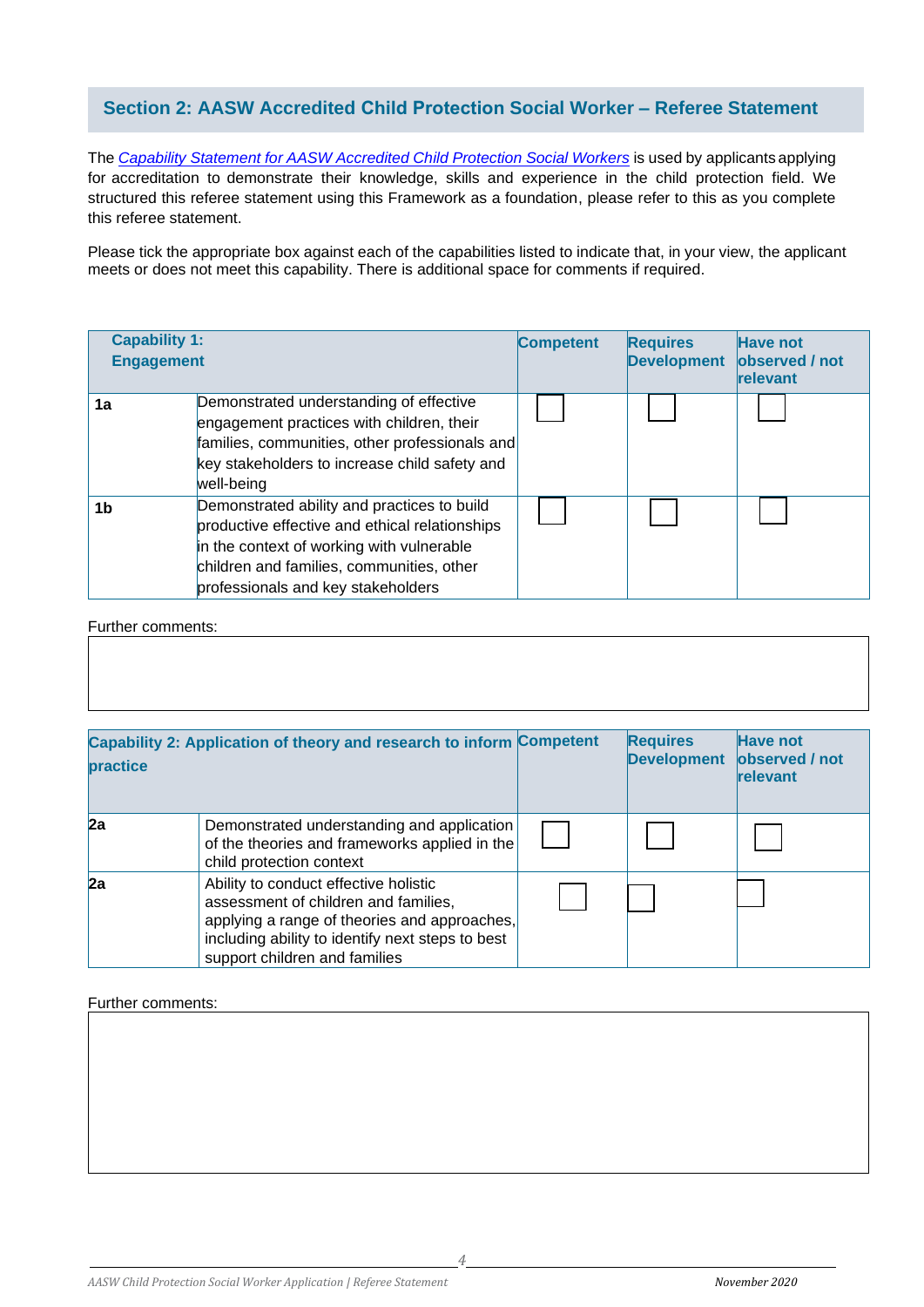| communities    | Capability 3: Culturally responsive practice with Aboriginal Competent<br>and Torres Strait Islander, children, their families and                                                                                                                                                                                    | <b>Requires</b><br><b>Development</b> | <b>Have not</b><br>observed / not<br>relevant |
|----------------|-----------------------------------------------------------------------------------------------------------------------------------------------------------------------------------------------------------------------------------------------------------------------------------------------------------------------|---------------------------------------|-----------------------------------------------|
| 3a             | Demonstrated understanding of the ongoing<br>impacts of past policies and practices in relation<br>to Aboriginal and Torres Strait Islander<br>communities and how past and present policies<br>and practices currently impact on social<br>workers engagement with Aboriginal and<br>Torres Strait Islander families |                                       |                                               |
| 3 <sub>b</sub> | Effectively engages with Aboriginal and Torres<br>Strait Islander, children, their families and<br>communities                                                                                                                                                                                                        |                                       |                                               |

Further comments:

| of practice    | Capability 4: Legal, ethical and anti-oppressive recording                                                                                                                                                                 | <b>Competent</b> | <b>Requires</b><br><b>Development</b> | <b>Have not</b><br>observed / not<br>relevant |
|----------------|----------------------------------------------------------------------------------------------------------------------------------------------------------------------------------------------------------------------------|------------------|---------------------------------------|-----------------------------------------------|
| 4a             | Demonstrated knowledge and application of<br>relevant legislative, regulatory and ethical<br>frameworks underpinning effective<br>documentation and recordkeeping                                                          |                  |                                       |                                               |
| 4 <sub>b</sub> | Ability to demonstrate high degree of<br>knowledge and skills in ethical and appropriate<br>documentation of case notes, assessments,<br>and report writing that adheres to anti<br>oppressive and client centred practice |                  |                                       |                                               |

Further comments:

|    | <b>Capability 5: Advocacy and practice improvement</b>                                     | <b>Competent</b> | <b>Requires</b><br><b>Development</b> | <b>Have not</b><br>observed / not<br>relevant |
|----|--------------------------------------------------------------------------------------------|------------------|---------------------------------------|-----------------------------------------------|
| 5a | Demonstrated knowledge related to advocacy<br>and practice improvement                     |                  |                                       |                                               |
| 5b | Advocates for legislative policy and practice<br>reform/improvement within the context and |                  |                                       |                                               |

*AASW Child Protection Social Worker Application | Referee Statement November 2020* 

*5*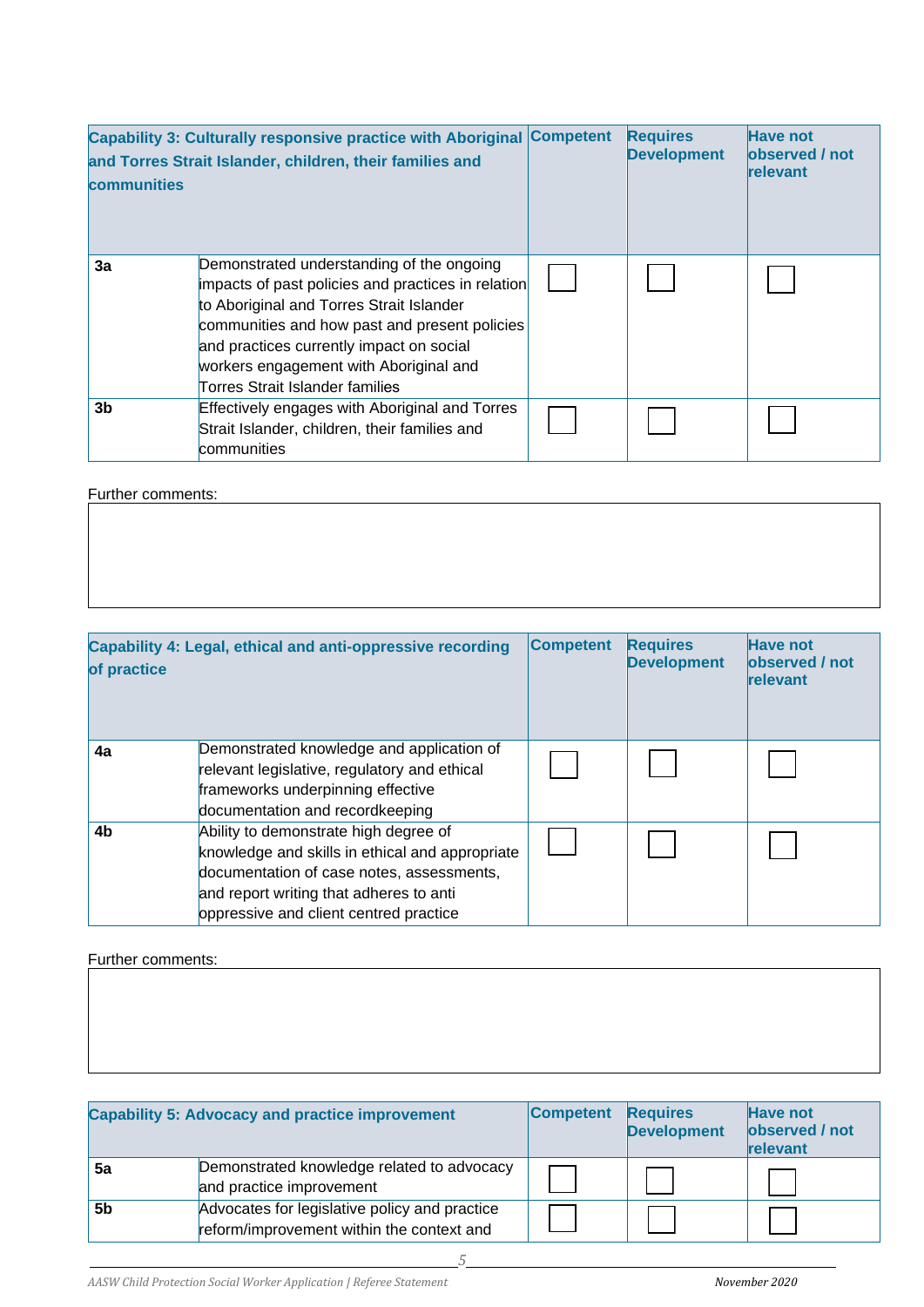| sphere of influence of their role |  |  |
|-----------------------------------|--|--|
|                                   |  |  |

#### Further comments:

|                | <b>Capability 6: Commitment to ongoing professional</b><br>development, supervision and self care                 | <b>Competent</b> | <b>Requires</b><br><b>Development</b> | <b>Have not</b><br>observed / not<br>relevant |
|----------------|-------------------------------------------------------------------------------------------------------------------|------------------|---------------------------------------|-----------------------------------------------|
| 6a             | Demonstrated knowledge related to<br>commitment to ongoing professional<br>development, supervision and self-care |                  |                                       |                                               |
| 6 <sub>b</sub> | Committed to ongoing professional<br>development and supervision and self-care                                    |                  |                                       |                                               |

#### Further comments:

|                                                                                                                                                            | Yes | No |
|------------------------------------------------------------------------------------------------------------------------------------------------------------|-----|----|
| In your professional opinion is the applicant capable of practicing in<br>accordance with the AASW Child Protection Social Worker Capability<br>Statement? |     |    |

Please provide a final referee statement related to the applicant.